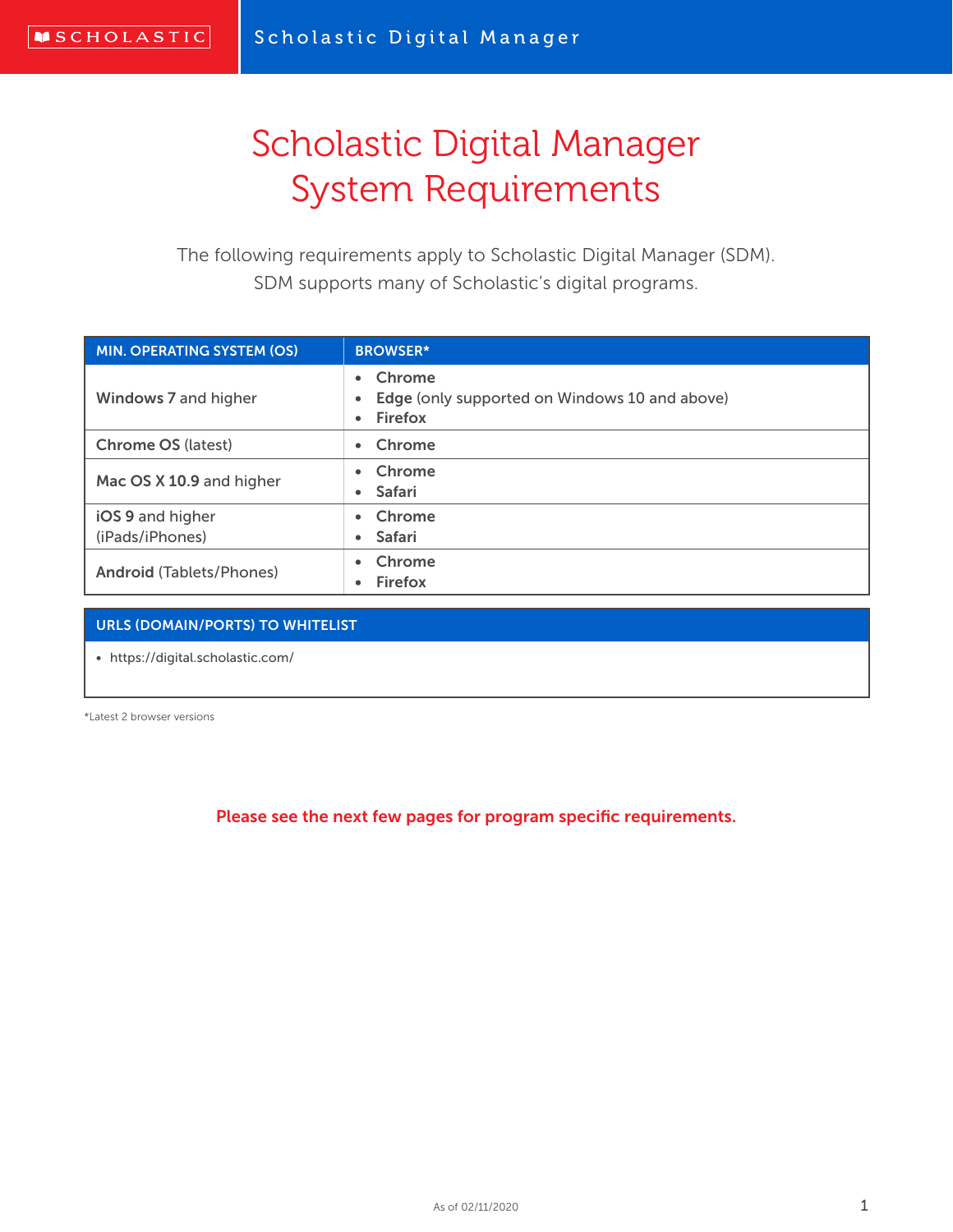# Scholastic F.I.R.S.T.<sup>™</sup> System Requirements

#### EDUCATOR EXPERIENCE

| <b>MIN. OPERATING SYSTEM (OS)</b> | <b>BROWSER*</b>                    | <b>NOTES</b>                                                                                                                                          |
|-----------------------------------|------------------------------------|-------------------------------------------------------------------------------------------------------------------------------------------------------|
| Windows 7 and higher              | Chrome<br>Edge<br>Firefox          | • Microsoft Edge is only available on Windows 10<br>and above                                                                                         |
| <b>Chrome OS (latest)</b>         | Chrome                             |                                                                                                                                                       |
| Mac OS X 10.11 and higher         | Chrome<br>Firefox<br><b>Safari</b> |                                                                                                                                                       |
| iOS 9.3.5 and higher<br>(iPads)   | Chrome<br>Firefox<br><b>Safari</b> | • Requires iPad 2, iPad Air, iPad Mini or newer<br>• Reports are not currently viewable on phones,<br>or devices with a resolution less than 1024x768 |
| Android 4.1 and higher (Tablets)  | Chrome<br>Firefox                  | • Reports are not currently viewable on phones,<br>or devices with a resolution less than 1024x768                                                    |

### STUDENT EXPERIENCE

| <b>MIN. OPERATING SYSTEM (OS)</b>          | <b>BROWSER*</b>                                                                                          | <b>NOTES</b>                                                                                                                                 |
|--------------------------------------------|----------------------------------------------------------------------------------------------------------|----------------------------------------------------------------------------------------------------------------------------------------------|
| Windows 7 and higher                       | Chrome<br><b>Firefox</b><br>$\bullet$                                                                    |                                                                                                                                              |
| <b>Chrome OS (latest)</b>                  | Chrome                                                                                                   | • On Chromebooks with access to the Google<br>Play store, the Ooka Island School Edition is<br>available as an app via the Google Play Store |
| Mac OS X 10.11 and higher                  | Chrome<br>Firefox<br>Safari                                                                              |                                                                                                                                              |
| iOS 9.3.5 and higher<br>(iPads/iPhones)    | Accessed through the<br>Ooka Island School Edition<br>native app, available via<br>the Apple App Store   | • iPad 2, iPad Air, iPad Mini or newer<br>• iPhone 5 or newer<br>• iPod Touch 5th generation or newer                                        |
| Android 4.1 and higher<br>(Tablets/Phones) | Accessed through the<br>Ooka Island School Edition<br>native app, available via<br>the Google Play Store | • Most Android tablets and phones are supported                                                                                              |

| <b>GENERAL REQUIREMENTS</b>                                                                                    | <b>URLS (DOMAIN/PORTS) TO WHITELIST</b>              |
|----------------------------------------------------------------------------------------------------------------|------------------------------------------------------|
| • Headsets                                                                                                     | • https://digital.scholastic.com/                    |
| • 5Mbps/user is required for game play on iOS and Android                                                      | • https://ooka.ookadogsled.prod.micro.scholastic.com |
| • 10-15Mbps/user is required for game play through a browser<br>on devices running Windows, Chrome OS or MacOS | • https://ookadogsled.prod.micro.scholastic.com      |
| • 2GB of available storage on iOS and Android devices                                                          | amazonaws.com<br>cloudfront.net                      |
| • When using Clever on an Apple device with iOS 11 or                                                          |                                                      |

clever.com in a browser.

higher, students & educators can use the Clever native app to login to Clever. On devices running iOS 10 or lower, students & educators must login to Clever through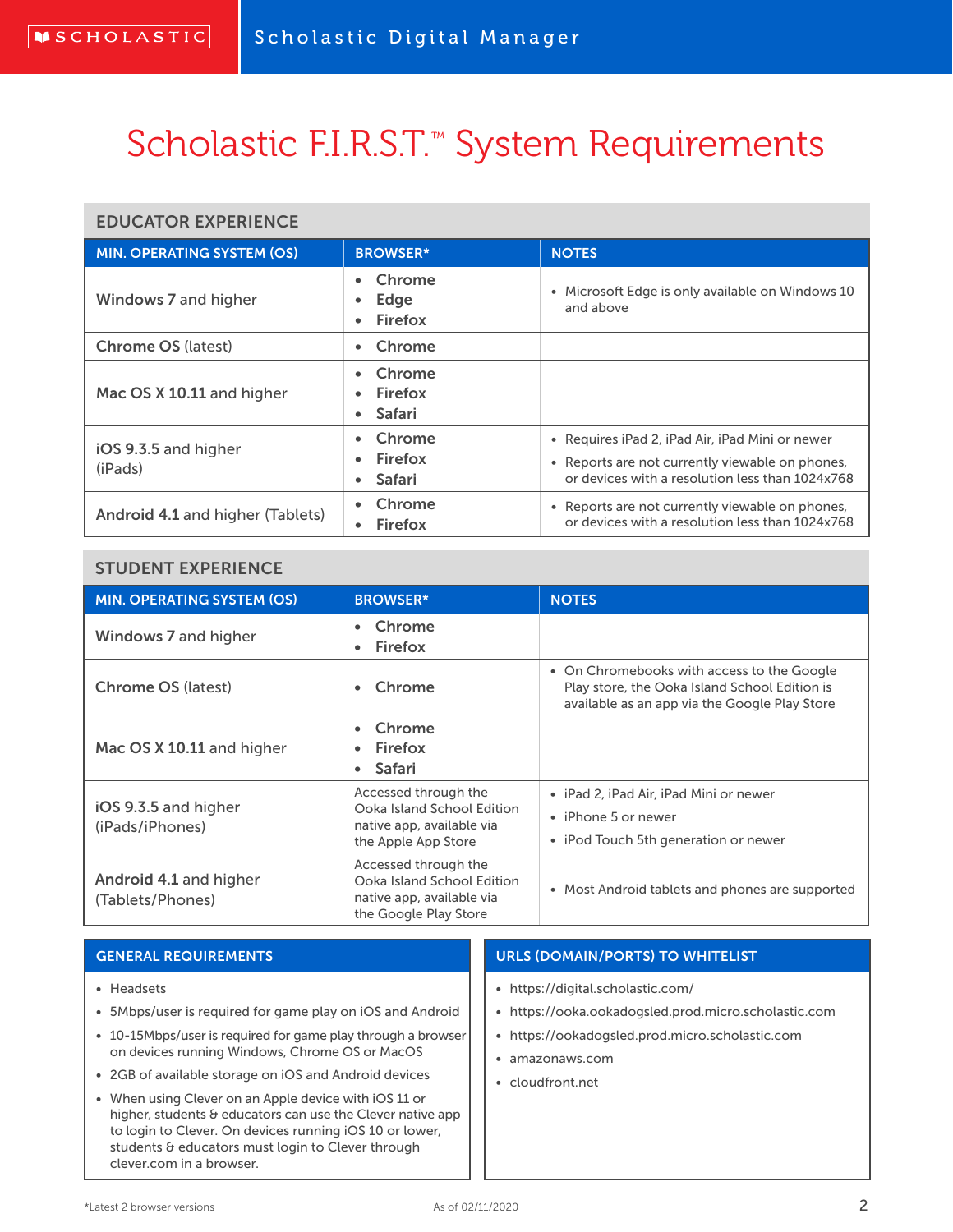# Scholastic W.O.R.D.<sup>™</sup> System Requirements

### EDUCATOR EXPERIENCE

| <b>MIN. OPERATING SYSTEM (OS)</b> | <b>BROWSER*</b>                         | <b>NOTES</b>                                                                                                                                            |
|-----------------------------------|-----------------------------------------|---------------------------------------------------------------------------------------------------------------------------------------------------------|
| Windows 7 and higher              | Chrome<br>Edge<br><b>Firefox</b>        | Microsoft Edge is only available on Windows 10<br>$\bullet$<br>and above                                                                                |
| <b>Chrome OS (latest)</b>         | Chrome                                  |                                                                                                                                                         |
| Mac OS X 10.11 and higher         | Chrome<br>$\bullet$ Firefox<br>• Safari |                                                                                                                                                         |
| iOS 9.35 and higher<br>(iPads)    | Chrome<br>• Firefox<br><b>Safari</b>    | • Requires iPad 2, iPad Air, iPad Mini 4 or newer<br>• Reports are not currently viewable on phones, or<br>devices with a resolution less than 1024x768 |
| Android 5.0 and higher (Tablets)  | Chrome<br><b>Firefox</b>                | • Reports are not currently viewable on phones, or<br>devices with a resolution less than 1024x768                                                      |

### STUDENT EXPERIENCE

| <b>MIN. OPERATING SYSTEM (OS)</b>           | <b>BROWSER*</b>                                                    | <b>NOTES</b>                                                               |
|---------------------------------------------|--------------------------------------------------------------------|----------------------------------------------------------------------------|
| Windows 7 and higher                        | Chrome<br>$\bullet$<br>Edge<br>$\bullet$<br>Firefox                | Microsoft Edge is only available on Windows 10<br>$\bullet$<br>and above   |
| <b>Chrome OS (latest)</b>                   | Chrome                                                             |                                                                            |
| Mac OS X 10.11 and higher                   | Chrome<br>$\bullet$<br>Firefox<br>$\bullet$<br>Safari<br>$\bullet$ |                                                                            |
| iOS 9.35 and higher<br>(iPads/iPhones)      | Chrome<br>Firefox<br>$\bullet$<br>Safari<br>$\bullet$              | • Requires iPad 2, iPad Air 2, iPad Mini 4 or newer<br>• iPhone 6 or newer |
| Android 5.0 and higher (Tablets/<br>Phones) | Chrome<br><b>Firefox</b>                                           | • Most Android tablets and phones<br>are supported                         |

#### GENERAL REQUIREMENTS • Headsets • 5Mbps/user • When using Clever on an Apple device with iOS 11 or higher, students & educators can use the Clever native app to login to Clever. On devices running iOS 10 or lower, students & educators must login to Clever through clever.com in a browser. • Student experience is compatible with iPad2, however due to the age and support available for these devices, customers may experience some technical issues when using. Refreshing the browser page should resolve URLS (DOMAIN/PORTS) TO WHITELIST • https://digital.scholastic.com/ • https://word.word-services.prod.micro.scholastic.com • https://word-services.prod.micro.scholastic.com • https://word.word-services.prod.micro.scholastic.com/ program • amazonaws.com • cloudfront.net

any issues.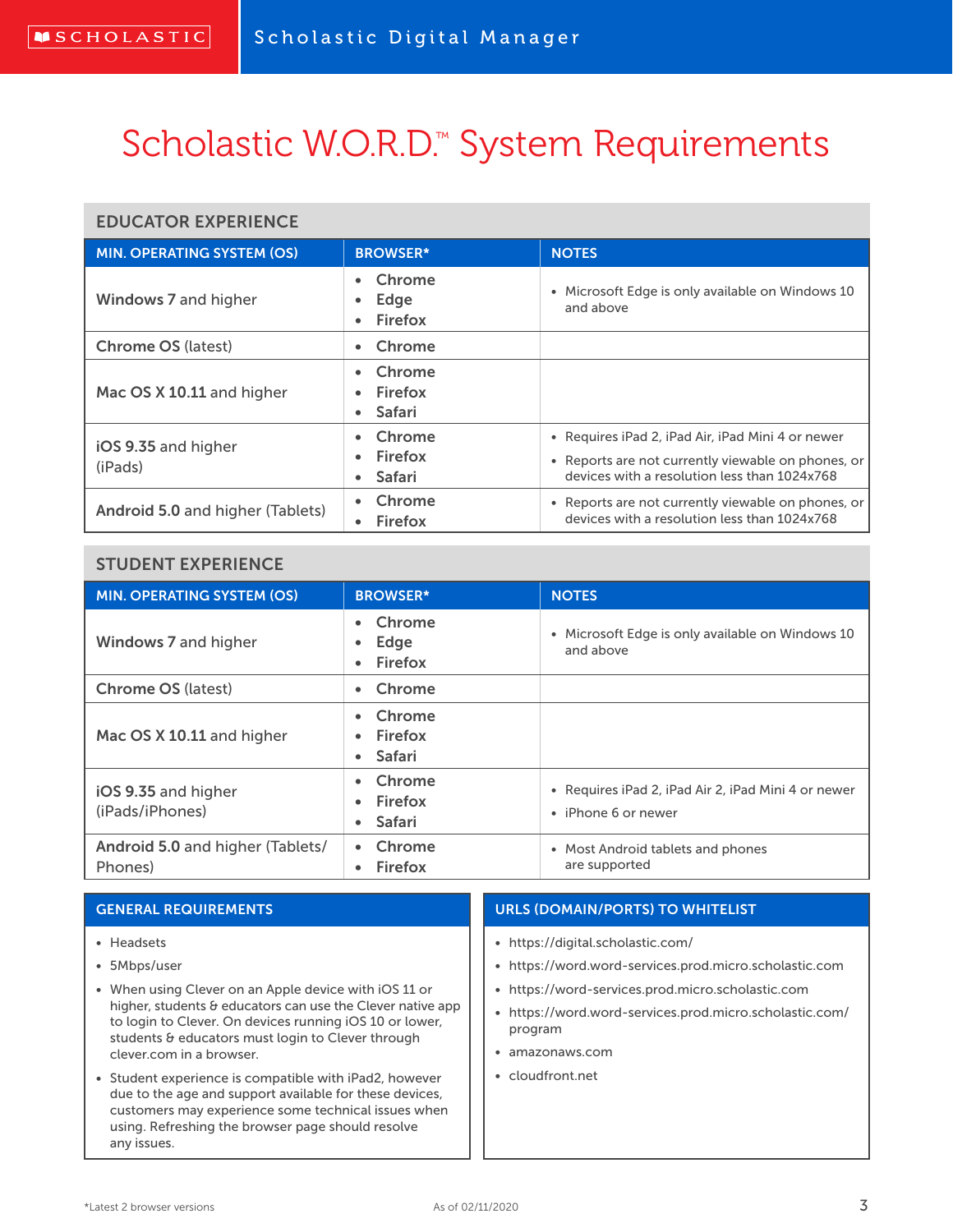## Scholastic Literacy Pro<sup>®</sup> System Requirements

### EDUCATOR AND STUDENT EXPERIENCE

| <b>MIN. OPERATING SYSTEM (OS)</b> | <b>BROWSER*</b>                        | <b>NOTES</b>                                                       |
|-----------------------------------|----------------------------------------|--------------------------------------------------------------------|
| Windows 7 and higher              | Chrome<br>$\bullet$<br>Edge<br>Firefox | Edge only supported on Windows 10<br>٠<br>and above                |
| <b>Chrome OS (latest)</b>         | Chrome                                 |                                                                    |
|                                   | Chrome                                 | • Safari 9 is only supported on OS X 9.3.5                         |
| Mac OS X 10.11 and higher         | Firefox<br>Safari                      | • Safari 10 is only supported on OS X 10.12 and<br>below           |
| iOS 9.3.5 (iPads)                 | Chrome<br><b>Safari</b><br>$\bullet$   | Literacy Pro requires iPad 2, iPad Air, iPad mini or<br>٠<br>newer |
|                                   |                                        | • iOS 9.3.5 is only supported by Safari                            |
|                                   |                                        | • Safari 10 requires iOS 10                                        |
|                                   |                                        | • Safari 11 requires iOS 11                                        |
|                                   |                                        | • Chrome requires iOS 10 or higher                                 |

#### GENERAL REQUIREMENTS

- The minimum required bandwidth for individual users is 5mbps
- Screen resolution: The Literacy Pro application has been designed to be responsive down to
- 1024x768 and 768x1024 resolutions
- When using Clever on an Apple device with iOS 11 or higher, students & educators can use the Clever native app to login to Clever. On devices running iOS 10 or lower, students & educators must login to Clever through clever.com in a browser.
- Literacy Pro is accessible but not optimized for cell phone use.

#### URLS (DOMAIN/PORTS) TO WHITELIST

- https://digital.scholastic.com
- https://lit-pro-us.scholastic.com
- https://litpro.prod.micro.scholastic.com
- https://ajax.googleapis.com
- https://embed.cdn.pais.scholastic.com
- http://lorempixel.com
- https://s3.amazonaws.com
- https://assets.adobedtm.com
- https://fonts.googleapis.com
- http://fast.fonts.net
- https://cdnjs.cloudflare.com
- https://jw1nnu8eu0.execute-api.us-east-1.amazonaws.com
- https://ereader-services-prod.storiaschool.com
- https://tfphnn9jh6.execute-api.us-east-1.amazonaws.com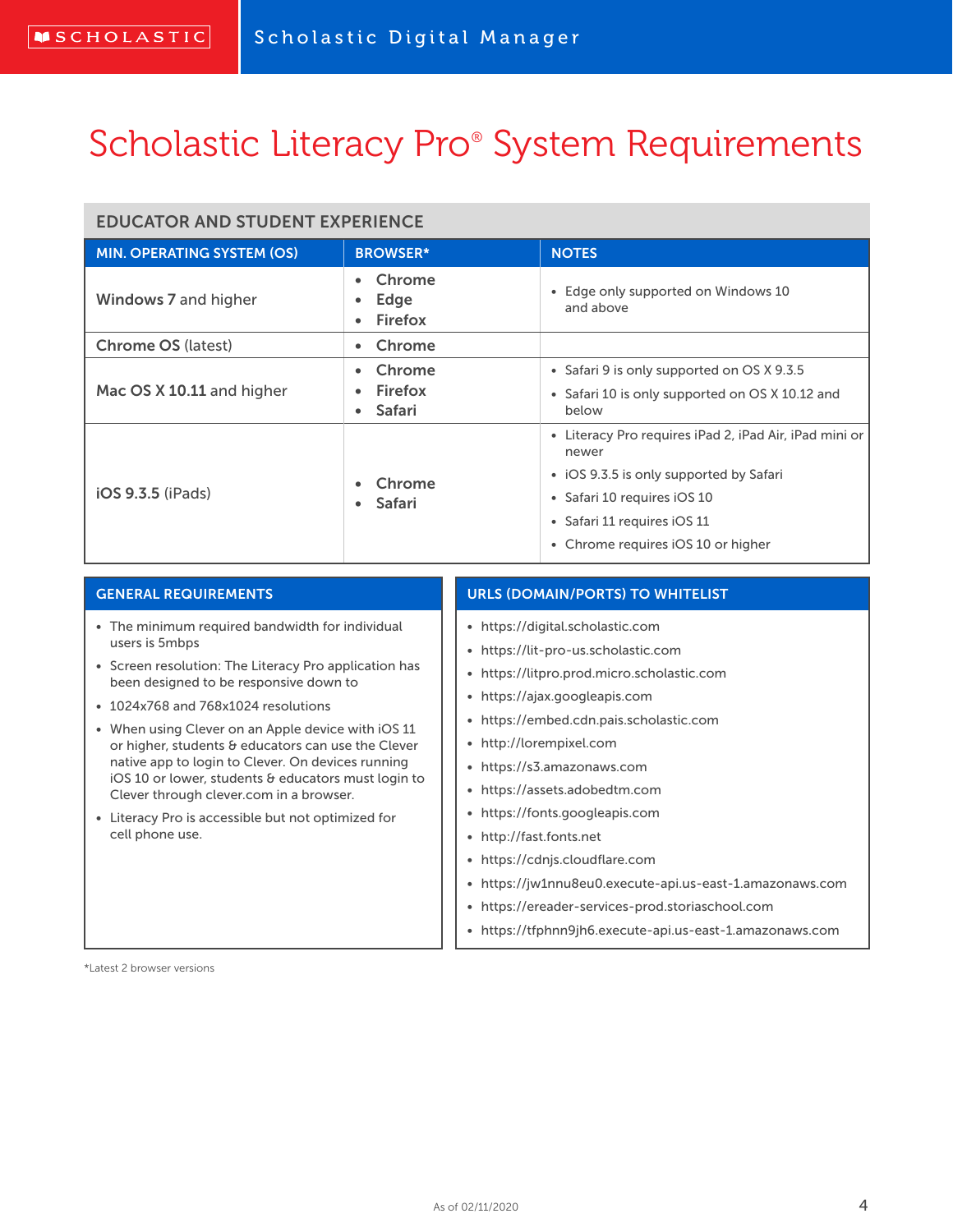# Next Step Guided Reading Assessment System Requirements

| <b>MIN. OPERATING SYSTEM (OS)</b> | <b>BROWSER*</b>             | <b>NOTES</b>                                                                                     |
|-----------------------------------|-----------------------------|--------------------------------------------------------------------------------------------------|
| Windows 7 and higher              | Chrome<br>Edge<br>Firefox   | • Edge only supported on Windows 10<br>and above                                                 |
| <b>Chrome OS (latest)</b>         | Chrome                      |                                                                                                  |
| Mac OS X 10.11 and higher         | Chrome<br>Firefox<br>Safari | • Safari 9 only supported on OS X 10.11<br>• Safari 10 only supported on OS X 10.12<br>and below |
| iOS 10 and higher (iPads)         | <b>Safari</b>               | • Safari 10 with iOS 10<br>• Safari 11 with iOS 11                                               |

#### URLS (DOMAIN/PORTS) TO WHITELIST

• https://digital.scholastic.com/

• https://nsgrak6.digital.scholastic.com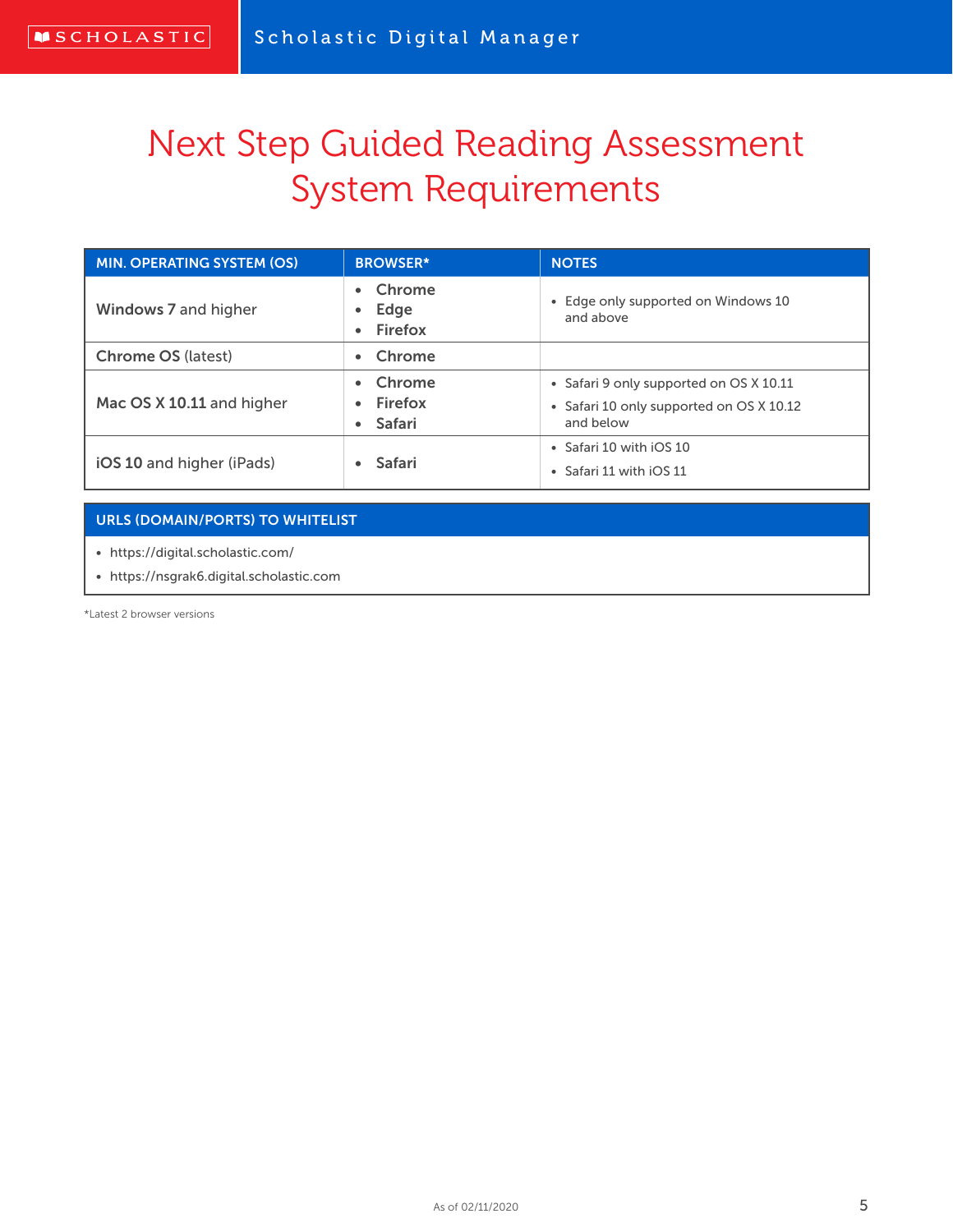# Scholastic Literacy Teacher Portal System Requirements

| <b>MIN. OPERATING SYSTEM (OS)</b> | <b>BROWSER*</b>                    | <b>NOTES</b>                                                                                     |
|-----------------------------------|------------------------------------|--------------------------------------------------------------------------------------------------|
| Windows 7 and higher              | Chrome<br>Edge<br><b>Firefox</b>   | Edge only supported on Windows 10<br>$\bullet$<br>and above                                      |
| <b>Chrome OS (latest)</b>         | • Chrome                           | • Chromebook                                                                                     |
| Mac OS X 10.11 and higher         | Chrome<br>Firefox<br><b>Safari</b> | • Safari 9 only supported on OS X 10.11<br>• Safari 10 only supported on OS X 10.12<br>and below |
| iOS 11 and higher (iPads)         | <b>Safari</b>                      | • Safari 11 with iOS 11<br>• Safari 12 with iOS 12                                               |

| <b>GENERAL REQUIREMENTS</b>                                   | <b>URLS (DOMAIN/PORTS) TO WHITELIST</b>             |
|---------------------------------------------------------------|-----------------------------------------------------|
| Screen resolution: The application has been designed          | • https://digital.scholastic.com                    |
| to be responsive down to 1024x768 and 768x1024<br>resolutions | • https://scholasticliteracy.digital.scholastic.com |
|                                                               | • https://prod.lba.scholastic.com/lba               |
|                                                               | • https://d3o1e7zye5iehx.cloudfront.net             |
|                                                               | • https://d3hwiexiw6wf74.cloudfront.net             |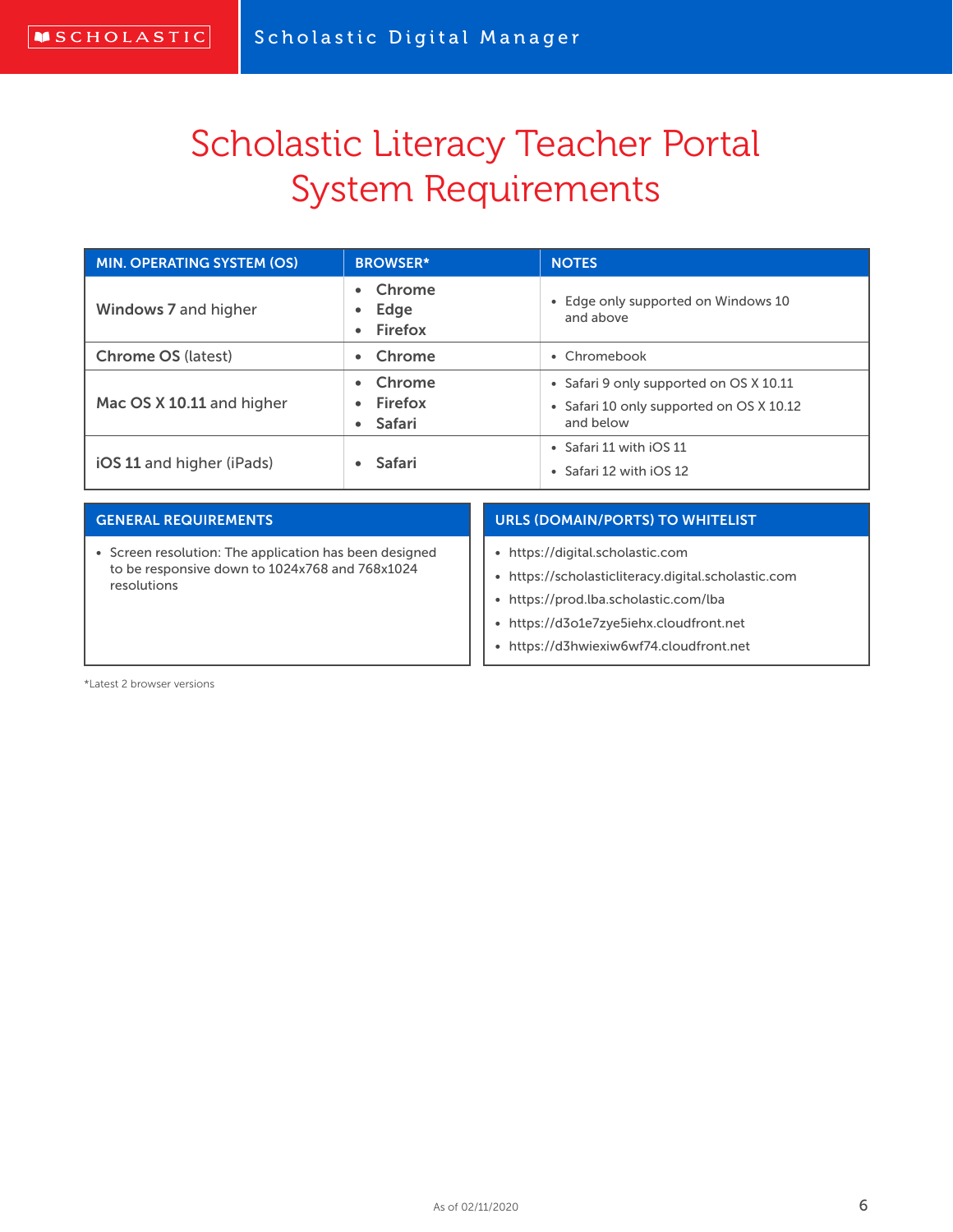# Leveled Bookroom Accelerator System Requirements

| <b>MIN. OPERATING SYSTEM (OS)</b> | <b>BROWSER*</b>               | <b>NOTES</b>                                                                                     |
|-----------------------------------|-------------------------------|--------------------------------------------------------------------------------------------------|
| Windows 7 and higher              | Chrome<br>Edge<br>• Firefox   | • Edge only supported on Windows 10<br>and above                                                 |
| <b>Chrome OS (latest)</b>         | • Chrome                      | • Chromebook                                                                                     |
| Mac OS X 10.11 and higher         | Chrome<br>Firefox<br>• Safari | • Safari 9 only supported on OS X 10.11<br>• Safari 10 only supported on OS X 10.12<br>and below |
| iOS 11 and higher (iPads)         | <b>Safari</b>                 | • Safari 11 with iOS 11<br>• Safari 12 with iOS 12                                               |

#### GENERAL REQUIREMENTS

• Minimum screen resolution for Teachers is 360x640

• Minimum screen resolution for Administrators is 1024x768

#### URLS (DOMAIN/PORTS) TO WHITELIST

- https://digital.scholastic.com/
- https://prod.lba.scholastic.com/lba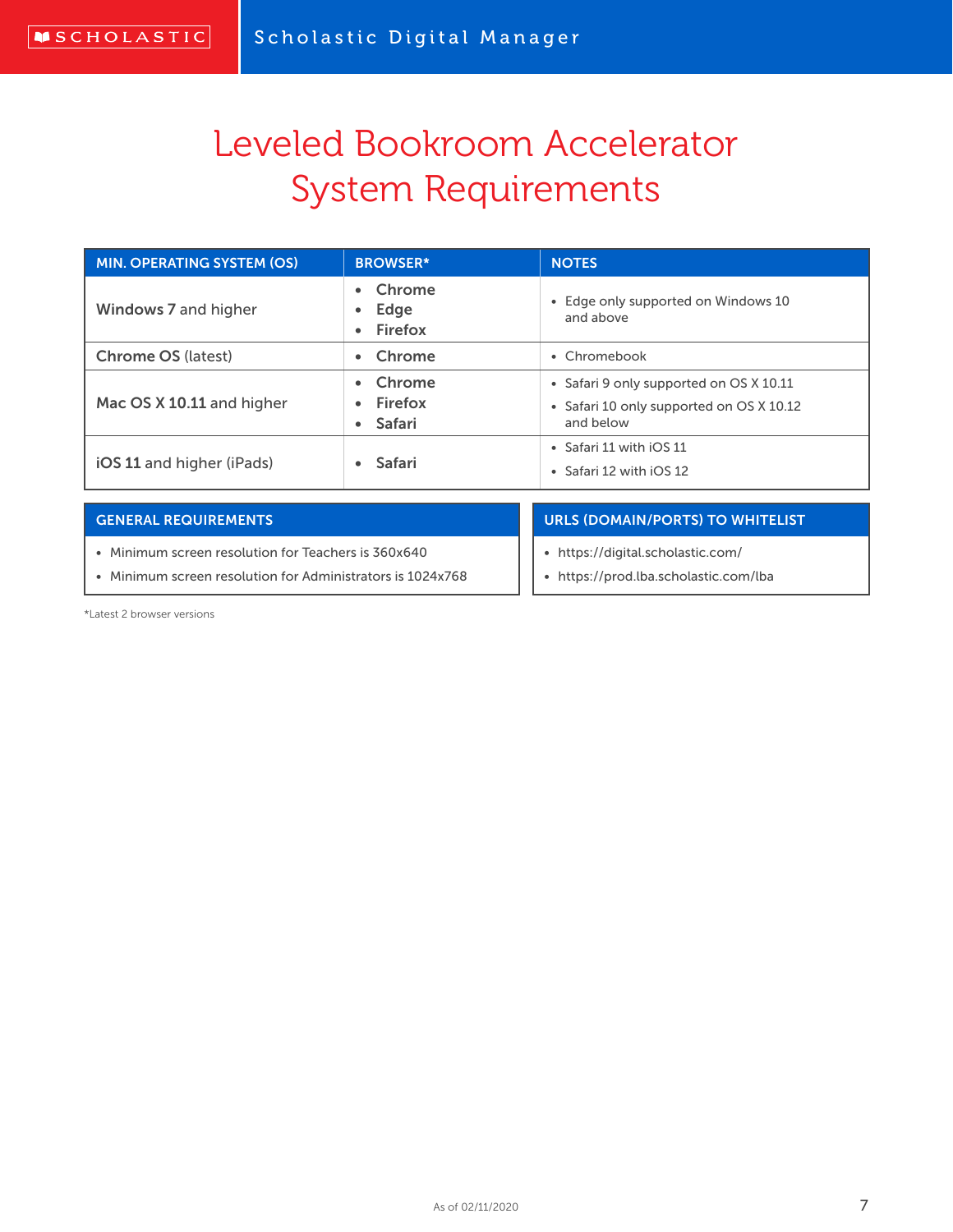# Core Clicks<sup>®</sup> System Requirements

### EDUCATOR AND STUDENT EXPERIENCE

| <b>MIN. OPERATING SYSTEM (OS)</b> | <b>BROWSER*</b>                                                                              |
|-----------------------------------|----------------------------------------------------------------------------------------------|
| Windows 7 and higher              | Chrome<br>$\bullet$<br>Edge (only supported on Windows 10 and above)<br>Firefox<br>$\bullet$ |
| <b>Chrome OS (latest)</b>         | • Chrome                                                                                     |
| Mac OS X 10.9 and higher          | • Chrome<br>• Safari                                                                         |
| iOS 11 and higher (iPads)         | Chrome<br>• Safari                                                                           |
| <b>Android (Tablets)</b>          | • Chrome<br>Firefox                                                                          |

#### GENERAL REQUIREMENTS

- Add these URLs as "trusted sites"— www.scholastic.com/ coreclicks, https://digital.scholastic.com
- Disable any pop-up blocker
- When using Clever on an Apple device with iOS 11 or higher, students & educators can use the Clever native app to login to Clever. On devices running iOS 10 or lower, students & educators must login to Clever through clever.com in a browser.

### URLS (DOMAIN/PORTS) TO WHITELIST

- https://digital.scholastic.com
- \*.scholastic.com
- \*.grolier.com
- sdm-cclicks.digital.scholastic.com
- delvenetworks.com
- limelight.digital.scholastic.com
- scholastic.fcod.llnwd.net
- scholastic.vo.llnwd.net
- scholastic.hs.llnwd.net
- limelight.digital.scholastic.com
- \*.llnw.net
- assets.delvenetworks.com
- assets.video.limelight.com
- production-mcs.lvp.llnw.net
- production-ps.lvp.llnw.net
- s2.content.video.llnw.net
- video.limelight.com